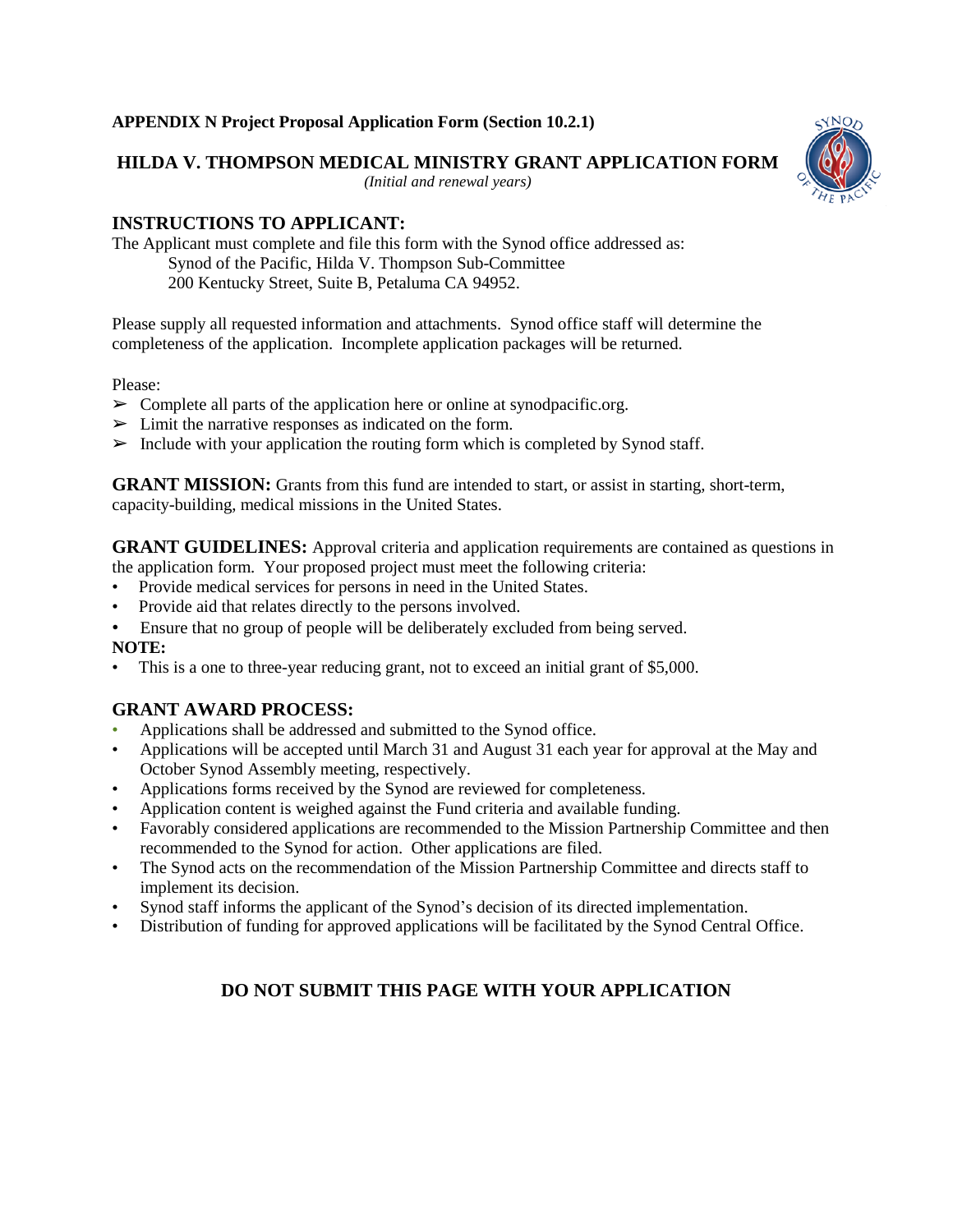### **SYNOD OF THE PACIFIC, PRESBYTERIAN CHURCH (U.S.A.) MISSION PARTNERSHIP COMMITTEE HILDA V. THOMPSON MEDICAL MINISTRY GRANT APPLICATION FORM**

### **Project Title: \_\_\_\_\_\_\_\_\_\_\_\_\_\_\_\_\_\_\_\_\_\_\_\_\_\_\_\_\_\_\_\_\_\_\_\_\_\_\_\_\_\_\_\_\_\_\_\_\_\_\_\_\_\_\_\_\_\_\_\_\_\_\_**

**Project Summary:** (Please provide a five-line project summary: what need is served, who and how many are served, where and how services are provided, and how the beneficiaries' lives and the community's quality of life are different as a result.)

This is the **First**/**Second**/**Third** year of Hilda V. Thompson Medical Ministry funding (Circle One)**.**

**Project Management Address: \_\_\_\_\_\_\_\_\_\_\_\_\_\_\_\_\_\_\_\_\_\_\_\_\_\_\_\_\_\_\_\_\_\_\_\_\_\_\_\_\_\_\_\_\_\_\_\_\_**

#### **Sponsoring Congregation and Presbytery: \_\_\_\_\_\_\_\_\_\_\_\_\_\_\_\_\_\_\_\_\_\_\_\_\_\_\_\_\_\_\_\_\_\_\_\_\_\_**

(Please note that the sponsoring Congregation shall be a member of a Presbytery in the Synod of the Pacific, PC (U.S.A.). A Presbytery of this Synod may sponsor a project. The sponsor shall act as the fiduciary for this project.)

**Sponsoring Fiduciary Contact:** 

**Sponsoring Fiduciary Address: \_\_\_\_\_\_\_\_\_\_\_\_\_\_\_\_\_\_\_\_\_\_\_\_\_\_\_\_\_\_\_\_\_\_\_\_\_\_\_\_\_\_\_\_\_\_\_\_\_**

**Sponsoring Fiduciary Telephone Number: \_\_\_\_\_\_\_\_\_\_\_\_\_\_\_\_\_**

**Grant Amounts Requested.** (for the number of years grant funding is requested) **First Year: Second Year: Third Year: Total Amount:** 

| riist real: | Second real: Thing real: |               | Total Allioulit. |
|-------------|--------------------------|---------------|------------------|
|             | ٠п                       | мD            | ۰П               |
|             | $(if$ any $)$            | $(if$ any $)$ |                  |

| <b>Total Annual Cost of the Project:</b> |                                 |                                 |  |
|------------------------------------------|---------------------------------|---------------------------------|--|
| <b>First Year:</b>                       | <b>Second Year:</b> Third Year: | <b>Fourth Year:</b> Fifth Year: |  |
|                                          |                                 | п.                              |  |

**Budgets:** Please attach a copy of the full project budget for this application year. Please also include your forecast funding by source, and forecast expense amounts by category until the activity is incorporated in the requestor's annual operating budget or becomes otherwise self-sustaining.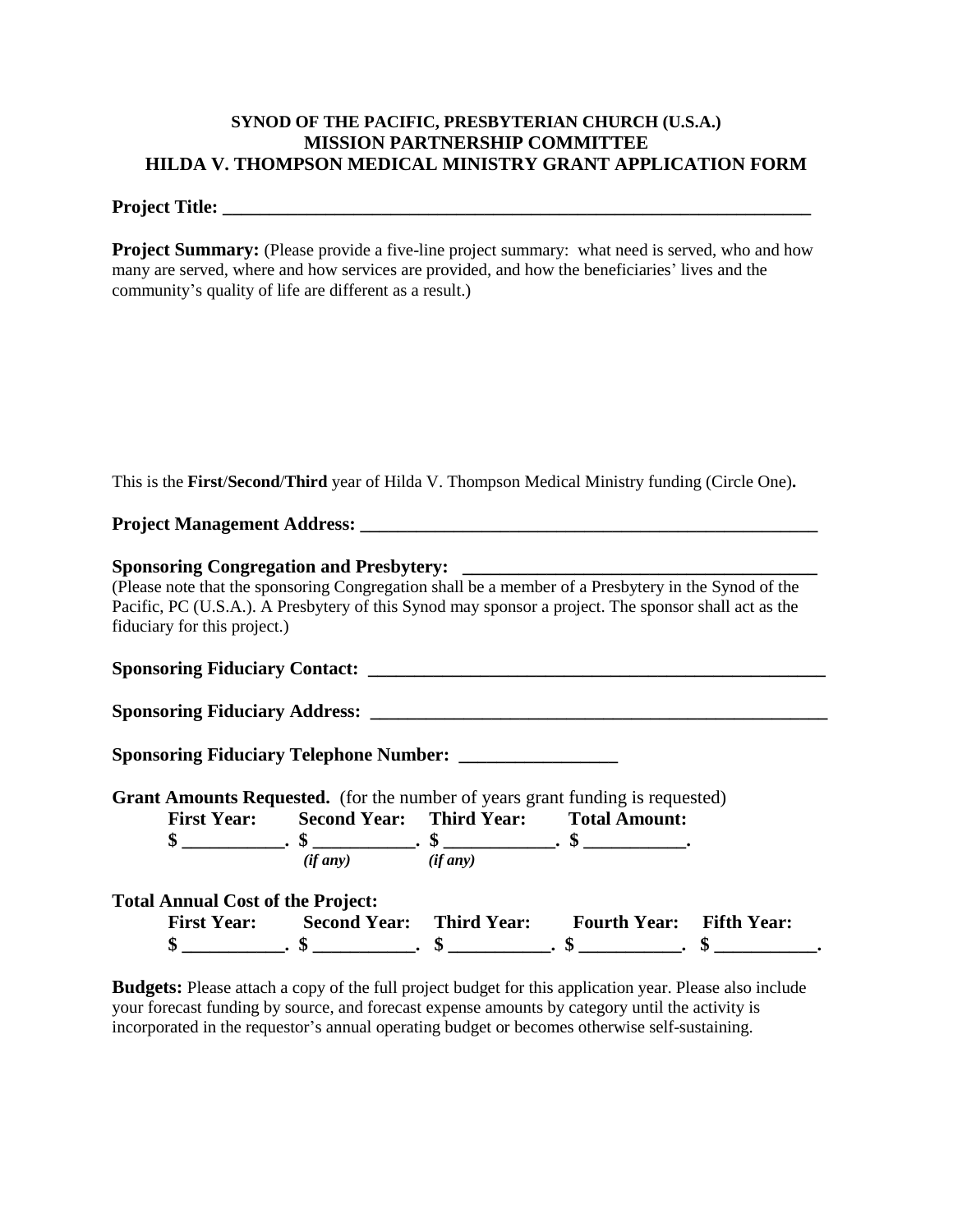# **HILDA V. THOMPSON MEDICAL MINISTRY GRANT APPLICATION FORM** *For First Year Grant, for Second Year Grant, or for Third Year Grant (circle one)*

**Project Title: \_\_\_\_\_\_\_\_\_\_\_\_\_\_\_\_\_\_\_\_\_\_\_\_\_\_\_\_\_\_\_\_\_\_\_\_\_\_\_\_\_\_\_\_\_\_\_\_\_\_\_\_\_\_\_\_\_\_\_\_\_\_\_**

1. What is the Mission of this Project?

2. How does your project seek to achieve its mission? (Who serves? Whom does it serve? In what context/community?)

3. How does your project achieve and evaluate the success its mission?

4. How does the project meet the mission of the Hilda V. Thompson Medical Mission Fund?

5. How does the project meet the criteria of the Hilda V. Thompson Medical Mission Fund?

6. What is needed in order to achieve your mission?

7. How have you sought resources outside of the Synod for sustainability of your project and which sources have been successful? Attach a list of your project's funding sources current and projected and amounts.

8. How will the funds you have requested from this project be used and incorporated into your church budget?

9. After grant funding ends, will this project be funded until it is incorporated into your budget or becomes otherwise self-sustaining? \_\_\_ No. \_\_\_ Yes.

10. How would you restructure your plan in the absence or completion of this grant?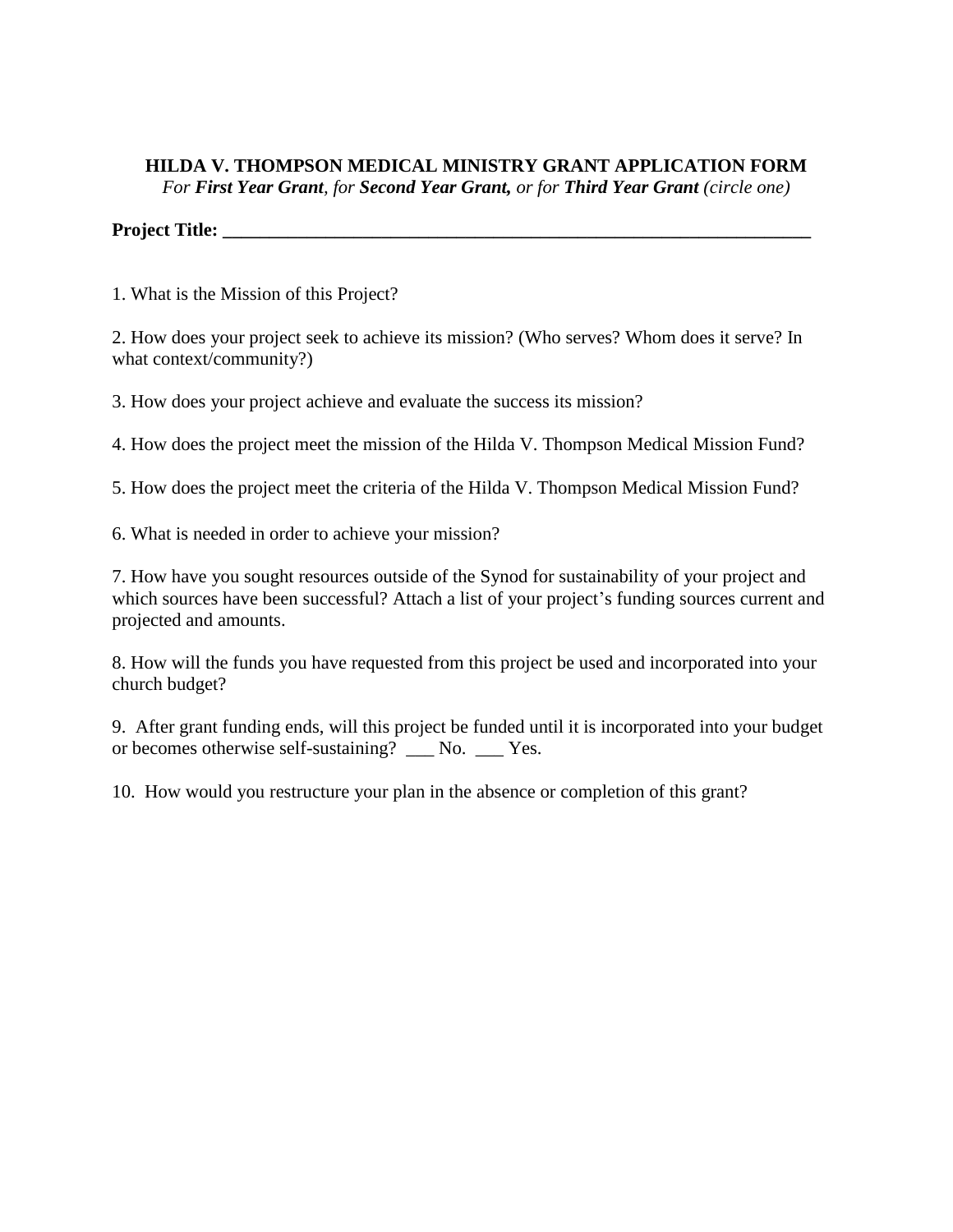# **HILDA V. THOMPSON MEDICAL MINISTRY GRANT END OF PROJECT GRANT YEAR EVALUATION REPORT**

*For First Year Grant, for Second Year Grant, or for Third Year Grant (circle one)*

### **Project Title: \_\_\_\_\_\_\_\_\_\_\_\_\_\_\_\_\_\_\_\_\_\_\_\_\_\_\_\_\_\_\_\_\_\_\_\_\_\_\_\_\_\_\_\_\_\_\_\_\_\_\_\_\_\_\_\_\_\_\_\_\_\_\_**

1. What was/is the Mission of this Project?

2. How did your project seek to achieve its mission? (Who was? Whom did it serve? In what context/community?)

3. How did your project achieve and evaluate the success its mission?

4. How did the project meet the mission of the Hilda V. Thompson Medical Ministry Fund?

5. How did the project meet the criteria of the Hilda V. Thompson Medical Ministry Fund?

6. What was needed in order to achieve your mission?

7. How have you sought resources outside of the Synod for sustainability of your project and which sources have been successful? Attach a list of your project's funding sources current and projected and amounts.

8. How have the funds you have requested from this project been used and incorporated into your church budget?

9. After grant funding ends, will this project be funded until it is incorporated into your budget or becomes otherwise self-sustaining? \_\_\_ No. \_\_\_ Yes.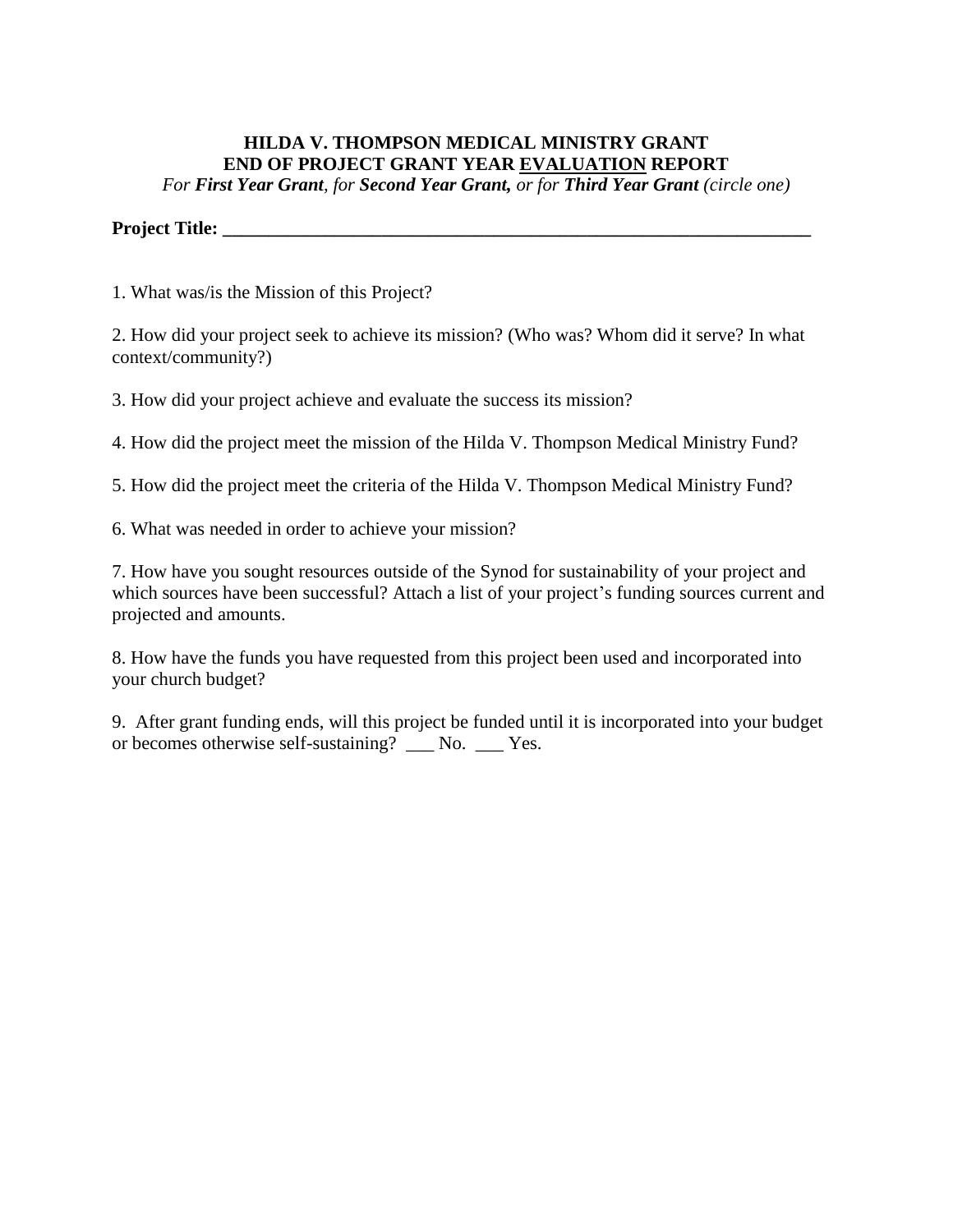## **HILDA V. THOMPSON MEDICAL MINISTRY GRANT APPLICATION FORM CONTINUED**

|               | Contact information of person in charge of this Hilda V. Thompson Grant Project:                                                                                                                                                     |                                                                                                                                                                                                                                                                                                                                                                                                                                                                                                                                                                                   |
|---------------|--------------------------------------------------------------------------------------------------------------------------------------------------------------------------------------------------------------------------------------|-----------------------------------------------------------------------------------------------------------------------------------------------------------------------------------------------------------------------------------------------------------------------------------------------------------------------------------------------------------------------------------------------------------------------------------------------------------------------------------------------------------------------------------------------------------------------------------|
|               |                                                                                                                                                                                                                                      |                                                                                                                                                                                                                                                                                                                                                                                                                                                                                                                                                                                   |
|               |                                                                                                                                                                                                                                      |                                                                                                                                                                                                                                                                                                                                                                                                                                                                                                                                                                                   |
|               |                                                                                                                                                                                                                                      |                                                                                                                                                                                                                                                                                                                                                                                                                                                                                                                                                                                   |
|               |                                                                                                                                                                                                                                      |                                                                                                                                                                                                                                                                                                                                                                                                                                                                                                                                                                                   |
|               |                                                                                                                                                                                                                                      |                                                                                                                                                                                                                                                                                                                                                                                                                                                                                                                                                                                   |
|               | at the end of this grant period summarizing our experience.___ (initial).                                                                                                                                                            | <b>Person authorized to sign the application:</b> I certify that I am authorized to sign this application and<br>that the information contained herein is true and correct and that the Applicant agrees to the terms and<br>conditions of this Fund request. As Project Fiduciary, I certify that all project funds shall be used for the<br>purpose(s) described in this application or that I shall return the funds to the Synod. I will submit a report<br>Failure to submit a Project's Prior Grant Year Evaluation Report will preclude further grant award consideration. |
|               |                                                                                                                                                                                                                                      |                                                                                                                                                                                                                                                                                                                                                                                                                                                                                                                                                                                   |
| <b>Title:</b> | <u> 1989 - Johann Harry Harry Harry Harry Harry Harry Harry Harry Harry Harry Harry Harry Harry Harry Harry Harry Harry Harry Harry Harry Harry Harry Harry Harry Harry Harry Harry Harry Harry Harry Harry Harry Harry Harry Ha</u> |                                                                                                                                                                                                                                                                                                                                                                                                                                                                                                                                                                                   |
|               |                                                                                                                                                                                                                                      |                                                                                                                                                                                                                                                                                                                                                                                                                                                                                                                                                                                   |
|               | Please arrange for this application to be reviewed and signed by the appropriate person or body<br>(Executive Presbyter, Stated Clerk) of your presbytery.                                                                           |                                                                                                                                                                                                                                                                                                                                                                                                                                                                                                                                                                                   |
|               | Person authorized to endorse this application for the Presbytery:                                                                                                                                                                    |                                                                                                                                                                                                                                                                                                                                                                                                                                                                                                                                                                                   |
| $l$ (Name):   | application and the Presbytery supports its consideration                                                                                                                                                                            | Department of <u>Communications</u> Presbytery have reviewed this                                                                                                                                                                                                                                                                                                                                                                                                                                                                                                                 |
|               |                                                                                                                                                                                                                                      |                                                                                                                                                                                                                                                                                                                                                                                                                                                                                                                                                                                   |
| <b>Title:</b> |                                                                                                                                                                                                                                      |                                                                                                                                                                                                                                                                                                                                                                                                                                                                                                                                                                                   |
|               |                                                                                                                                                                                                                                      |                                                                                                                                                                                                                                                                                                                                                                                                                                                                                                                                                                                   |